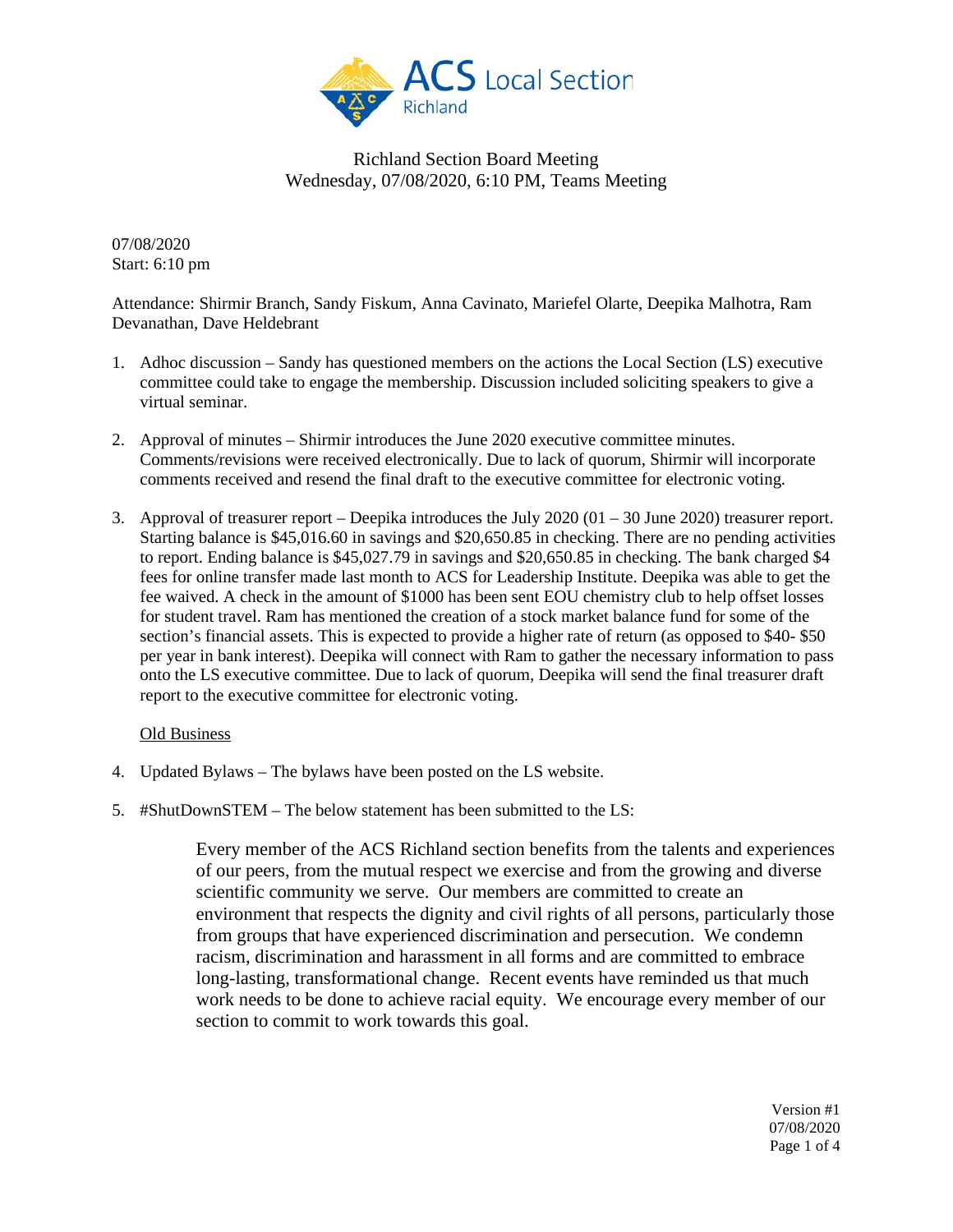

If you are interested in helping the section develop programs that promote diversity and inclusion and eradicate racism in our community, please contact Sandy Fiskum, [sandy.fiskum@pnnl.gov](mailto:sandy.fiskum@pnnl.gov) The Richland Section Executive Committee

- a. John Cox has replied pledging his services to whatever initiative the LS comes up with. Mariefel suggested hosting a panel. She will reach out to Anna (diversity chair) and Megan (WCC chair) to begin organizing a program. Anna has mentioned a panel happening tomorrow. Anna will send details to the LS executive committee.
- 6. Sustainability program grant No response received to email call to arms.
- 7. Newsletter Newsletter has been sent for organization.
- 8. Volunteer databank Megan and Shirmir have a draft of the call for volunteer databank information. The request will be sent to the LS via email and the fall newsletter. Shirmir has requested access to the LS google drive to store the databank and send the Google Forms survey for the databank.
- 9. GAC on-line training No discussion. Kristin is absent.
- 10. Puget/Richland WCC event The Puget Sound WCC section wants to hold a panel for the female recipients of ACS national awards. Two of these honorees (Janet Bryant and Sue Clark) are from the Richland LS. Megan is corresponding with the Puget Sound Section to plan the event.
- 11. Lamb Weston tour Mariefel's Lamb Weston contact mentioned a potential tentative starting facility tour date on 01 August 2020. However, that date depends on whether the local area has moved to Phase 2 Safe Start. Mariefel will keep following up.

#### New Business

12. Annual social – Deepika reported that the Richland Community center will not reopen until the city of Richland has moved to Phase 3 Safe Start. Discussion indicates hosting a virtual event. Mariefel reached out to Christopher Hendon (OSU) about participating in the annual social if the event went virtual and he responded that he would be willing to do either. Sandy is concerned that the 50+ year members who are typically honored will not be willing to engage in a virtual event. Anna mentioned that Richard Herman (one of the 50+ year award recipients) wrote an essay about the history of the Richland Section. Anna will reach out to him to ask where this essay is.

#### Committee reports

- 13. Programs Reports discussed above.
- 14. WCC Reports discussed above.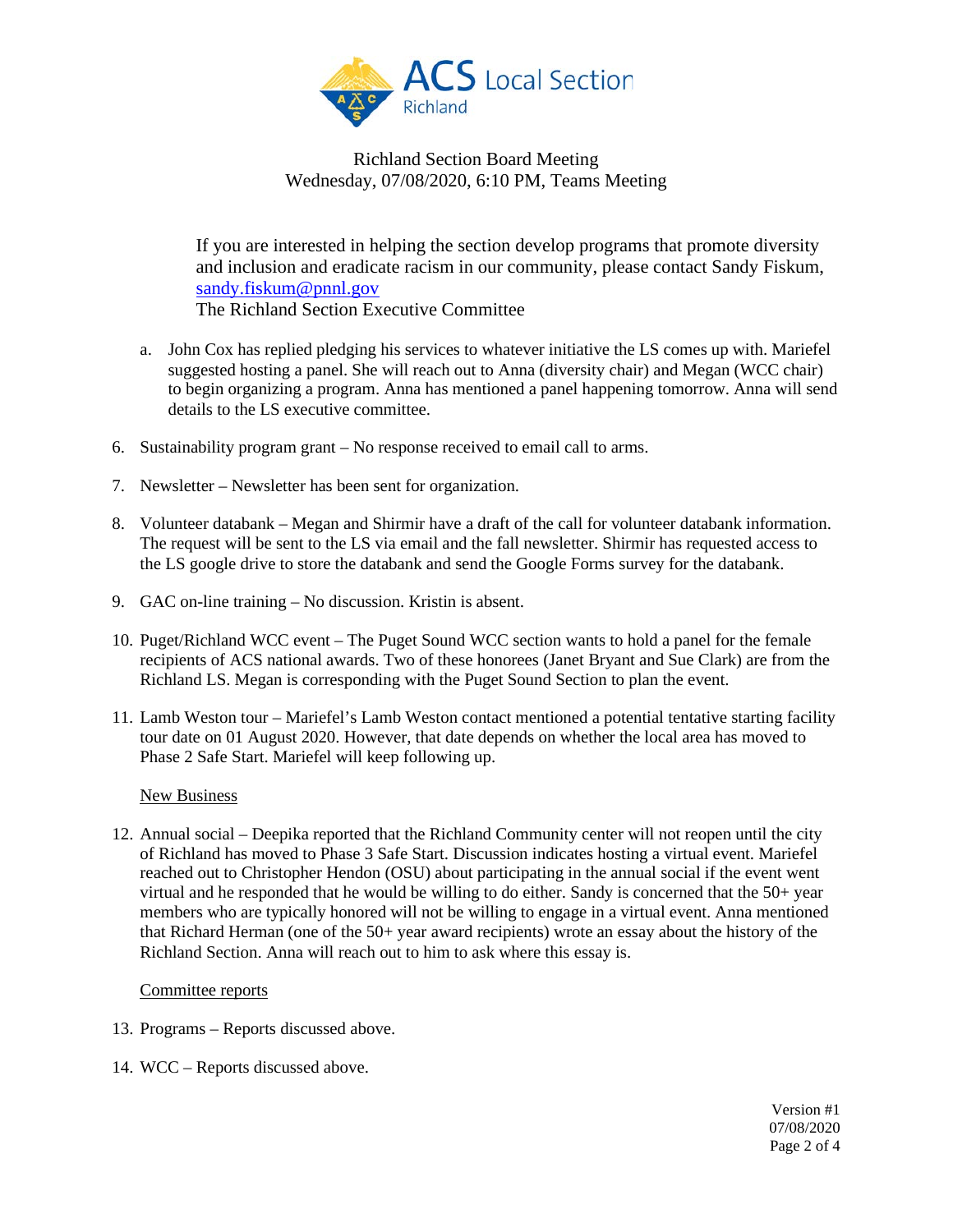

- 15. Awards Anna asked if there has been any announcement about the Chemluminary awards. Discussion indicates that there has not been.
- 16. Public relations Reports discussed above.
- 17. GAC No updates to report.
- 18. Education No updates to report.

#### Upcoming events

- 19. WCC happy hour Longship Cellars (postponed, TBD).
- 20. ACS/AIChE picnic (postponed)
- 21. Girls in Science (TBD)
- 22. National Chemistry Week (TBD)
- 23. Facility Tour (TBD)
- 24. Fall PIB (TBD)
- 25. NCW: Celebration of Science, REACH museum (TBD)
- 26. Annual Social, Richland Community Center (13 Nov 2020)
- 27. Webinar honoring National ACS female award winners (TBD)

Adjourn at 6:45 pm